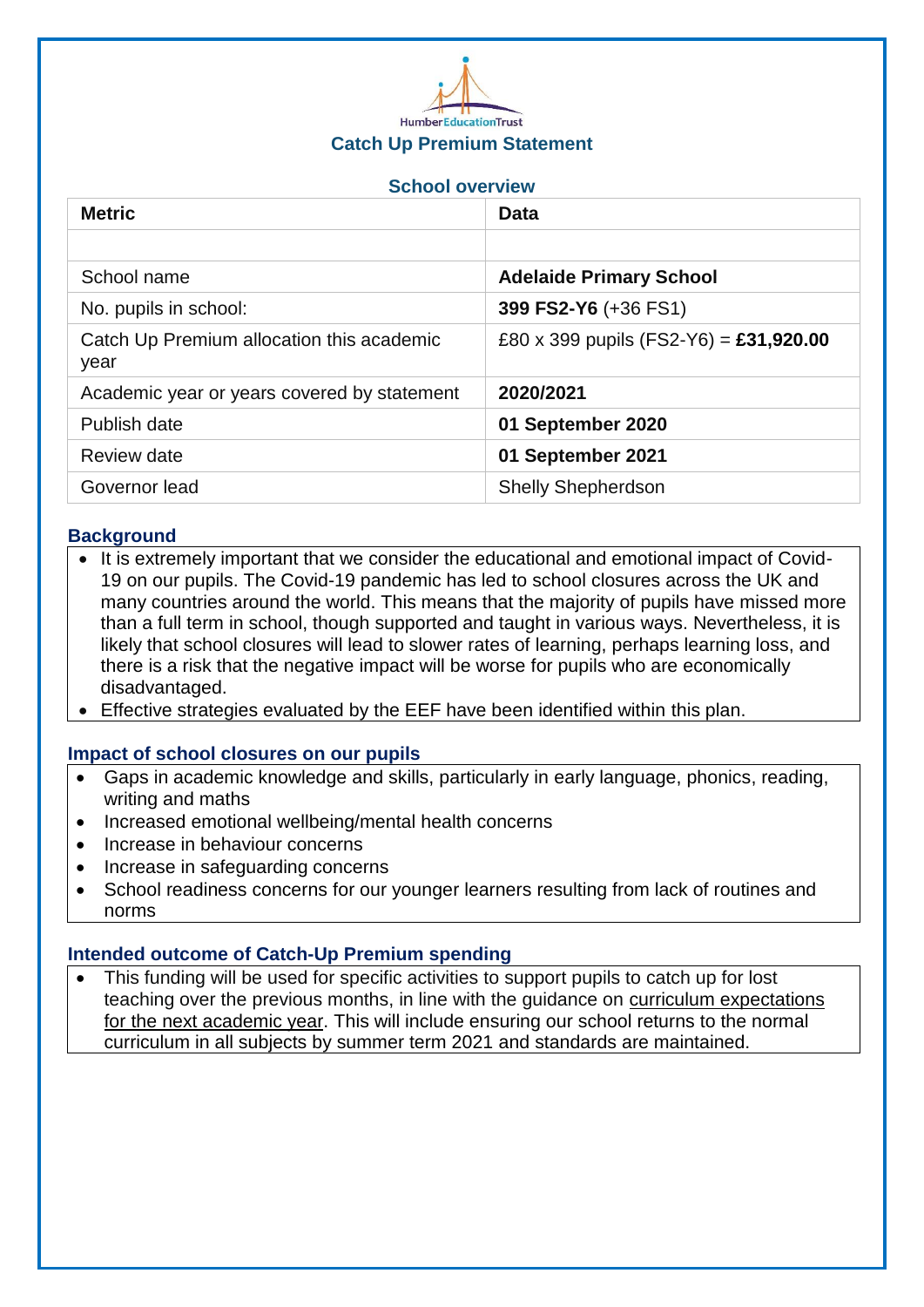# How we will allocate and monitor Catch Up Premium funding

| <b>EEF Focus Area</b>                                 | <b>Activity</b>                                                                                                                                                                                                                                                                                                                                                                                                                                                                                                                    |
|-------------------------------------------------------|------------------------------------------------------------------------------------------------------------------------------------------------------------------------------------------------------------------------------------------------------------------------------------------------------------------------------------------------------------------------------------------------------------------------------------------------------------------------------------------------------------------------------------|
| <b>Teaching and whole school</b><br><b>strategies</b> | Training for all staff on the 'Recovery Curriculum' - SA<br>٠<br>Sept<br>Support, guidance and planning for all teachers on the<br>'Catch-up Curriculum' - MD Sept onwards<br>Support for Early Career Stage Teachers from<br>٠<br>experienced leaders for wellbeing and the planning and<br>delivery of lessons - MD/AH<br>Opportunities for professional development including<br>training for TAs in evidence-based interventions (ref<br>EEF), metacognition and effective feedback training for<br>teachers and TAs (ref EEF) |
| Projected spending                                    | £5,000 (including 50% of salary costs for support)                                                                                                                                                                                                                                                                                                                                                                                                                                                                                 |
| Monitoring                                            | Implementation informed by EEF guidance report<br>٠<br>Regular agenda item for SLT and LGB<br>Regular analysis of data / tracking<br>In school formal monitoring programme<br>CPD records                                                                                                                                                                                                                                                                                                                                          |

| <b>EEF Focus Area</b>   | <b>Activity</b>                                                                                                                                                                                                                                                                                                                                                                                                                                                                                                                                                                                                                                                                                                                                                                                                                                                                                                                                                                                                                                                                                                                                                                                              |
|-------------------------|--------------------------------------------------------------------------------------------------------------------------------------------------------------------------------------------------------------------------------------------------------------------------------------------------------------------------------------------------------------------------------------------------------------------------------------------------------------------------------------------------------------------------------------------------------------------------------------------------------------------------------------------------------------------------------------------------------------------------------------------------------------------------------------------------------------------------------------------------------------------------------------------------------------------------------------------------------------------------------------------------------------------------------------------------------------------------------------------------------------------------------------------------------------------------------------------------------------|
| <b>Targeted support</b> | Foundation Stage - Intervention programmes to<br>$\bullet$<br>accelerate progress in early language and<br>communication (NELI, LiC, PA) - school to fund<br>Key Stage 1 - academic intervention programmes during<br>the school day/after school to accelerate progress in<br>phonics and early reading and maths (Fast Track<br>Phonics, 1 <sup>st</sup> Class @ Number - EEF)<br>Lower KS2 -1:1 and small group tuition after school for<br>targeted children in Reading, Writing and/or Maths (NTP,<br>HLTA, KS2 TA working under Tuition Lead) & academic<br>intervention programmes during the school day/after<br>school to accelerate progress reading and maths (FTP,<br>Reading Plus, Success@ Arithmetic) ref to EEF<br>Upper Key Stage 2 - 1:1 and small group tuition after<br>school for targeted children in Reading, Writing and/or<br>Maths (NTP, HLTA, KS2 TA working under Tuition Lead)<br>& academic intervention programmes during the school<br>day/after school to accelerate progress reading and<br>maths (Reading Plus, Success@ Arithmetic - ref EEF)<br>School-wide - Wellbeing Intervention programmes<br>(ELSA, POWER) as needed across the school delivered<br>by the EWBAAO |
| Projected spending      | £15,000 (including 80% of salary costs for support)                                                                                                                                                                                                                                                                                                                                                                                                                                                                                                                                                                                                                                                                                                                                                                                                                                                                                                                                                                                                                                                                                                                                                          |
| Monitoring              | Implementation informed by EEF guidance report<br>$\bullet$<br>Regular agenda item for SLT and LGB<br>$\bullet$<br>Regular analysis of data / tracking<br>In school formal monitoring programme<br>$\bullet$                                                                                                                                                                                                                                                                                                                                                                                                                                                                                                                                                                                                                                                                                                                                                                                                                                                                                                                                                                                                 |